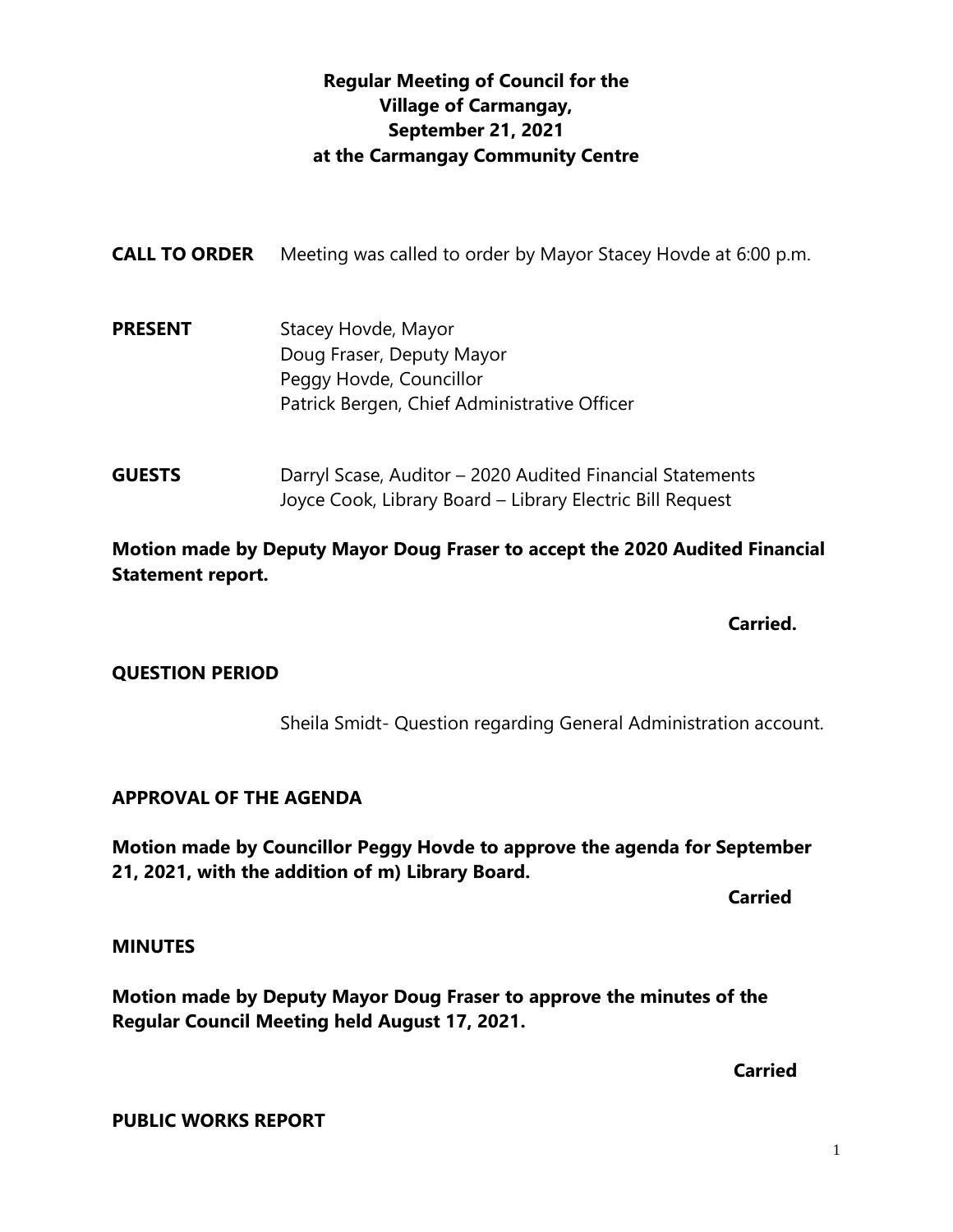The public works report was presented as detailed in the agenda.

### **ADMINISTRATOR REPORT**

The Administration Report was presented as detailed in the agenda.

**Motion made by Mayor Stacey Hovde to accept both reports as presented.**

**Carried**

### **CORRESPONDENCE**

None

### **FINANCIAL REPORTS**

**Motion made by Councillor Peggy Hovde to accept the financial report as presented.**

**Carried**

#### **NEW BUSINESS**

### **a) Covid Outbreak Update**

Information only.

### **b) Clean Energy Improvement Program Bylaw**

Information only.

### **c) Hutterian Brethren of Summerland Tribunal**

### **Motion made by Deputy Mayor Doug Fraser to direct the CAO to provide a letter from the Village to the Appeal Board**

**Carried**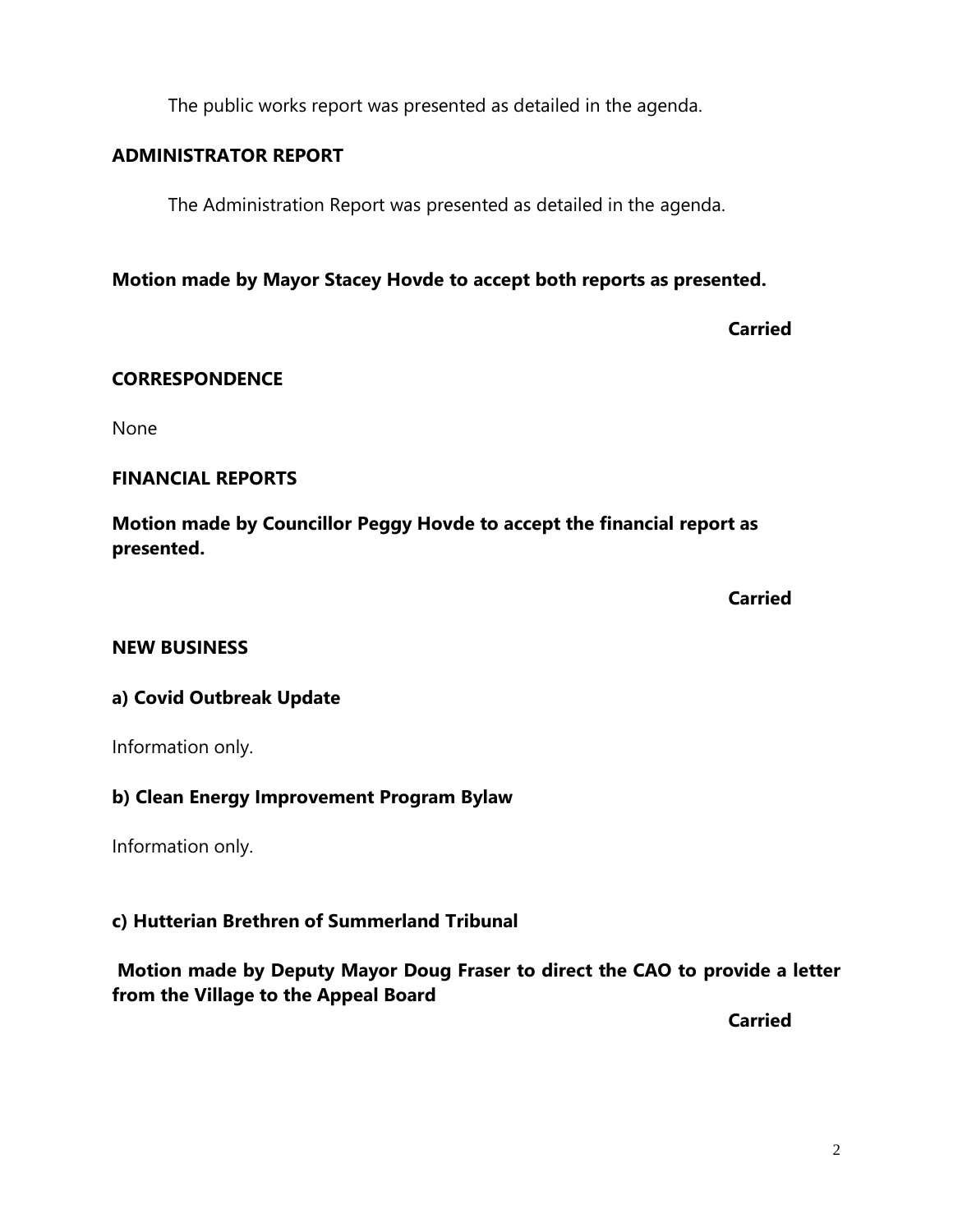## **d) 2021 Municipal Election Candidates Update**

Information only

## **e) IDP Update**

**Motion made by Mayor Stacey Hovde to ask CAO to provide IDP compromise of restricted expansion of restriction 2-14.**

**Carried.**

### **f) Engineering Update**

Information only

## **g) McFarland Trail Update**

For discussion only.

### **h) Old MLA Building Update**

Information Only

### **i) New Building Site Plan**

Information Only

### **j) Canadian Badlands Update**

For Discussion Only

### **k) Library Electric Bill Request**

**Motion made by Mayor Stacey Hovde to move the electricity billing for the Library building to the Village of Carmangay for payment from January 2021.**

**Carried.**

**l) Vulcan County Regional Emergency Bylaw 810**

**Motion made by Deputy Mayor Doug Fraser to pass the first reading of Bylaw 810 Vulcan Regional Emergency Bylaw.**

**Carried.**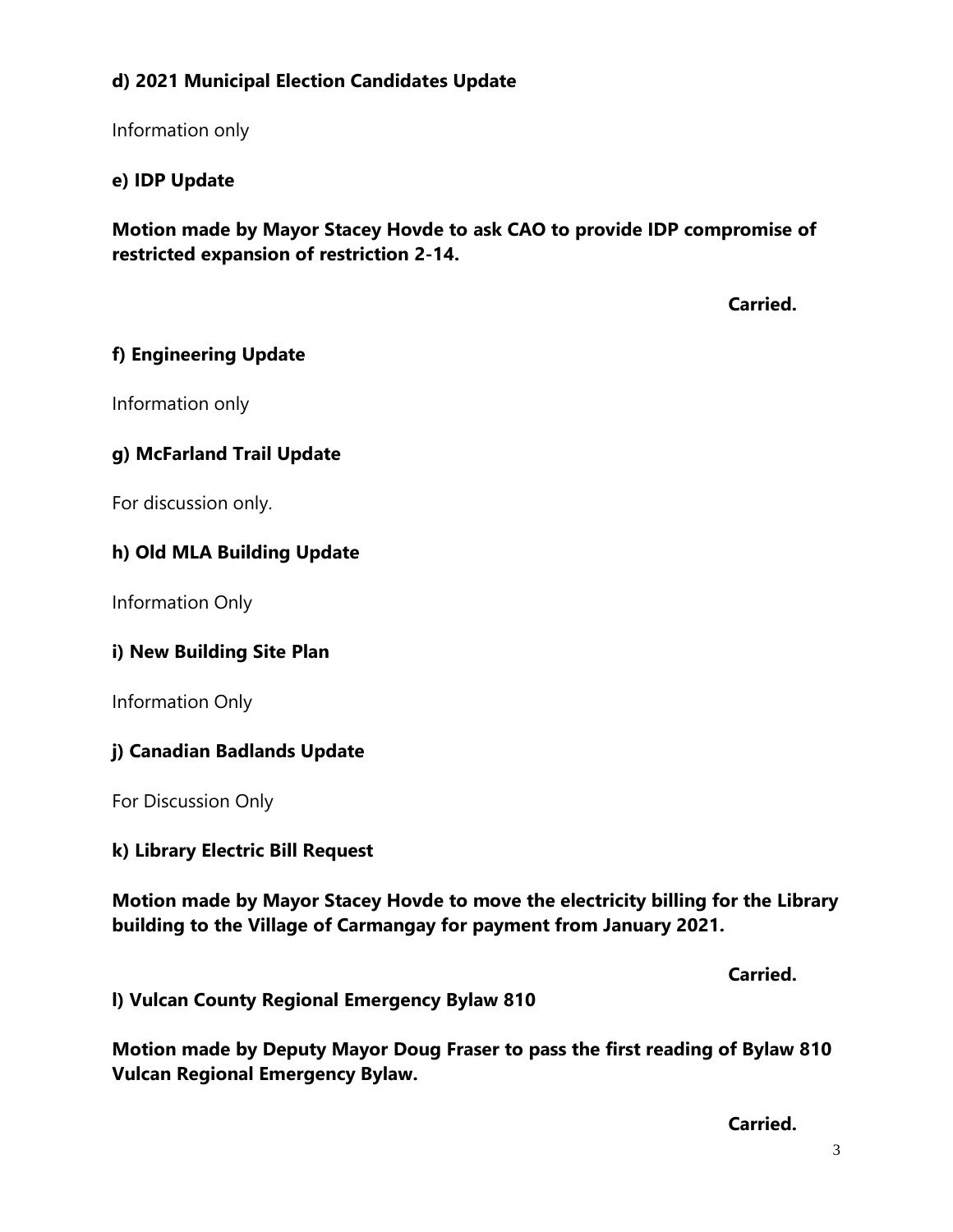**Motion made by Mayor Stacey Hovde to pass the second reading of Bylaw 810 Vulcan Regional Emergency Bylaw.**

**Motion made by Councillor Peggy Hovde for permission to pass the third reading of Bylaw 810 Vulcan Regional Emergency Bylaw.**

**Motion made by Deputy Mayor Doug Fraser to pass the third reading of Bylaw 810** 

**Vulcan Regional Emergency Bylaw.**

**Motion made by Councillor Peggy Hovde to support the Library Board by appointing Sarah Mitchell -Anderson to the Chinook Arch Board as a** 

**Representative.**

**REPORTS**

**m) Library Board**

**a) ORRSC** No meeting

**b) MARQUIS** No meeting

 **c) VULCAN DISTRICT SOLID WASTE**  No meeting

**d) FCSS**  No meeting **Carried.**

**Carried.**

**Carried.**

**Carried.**